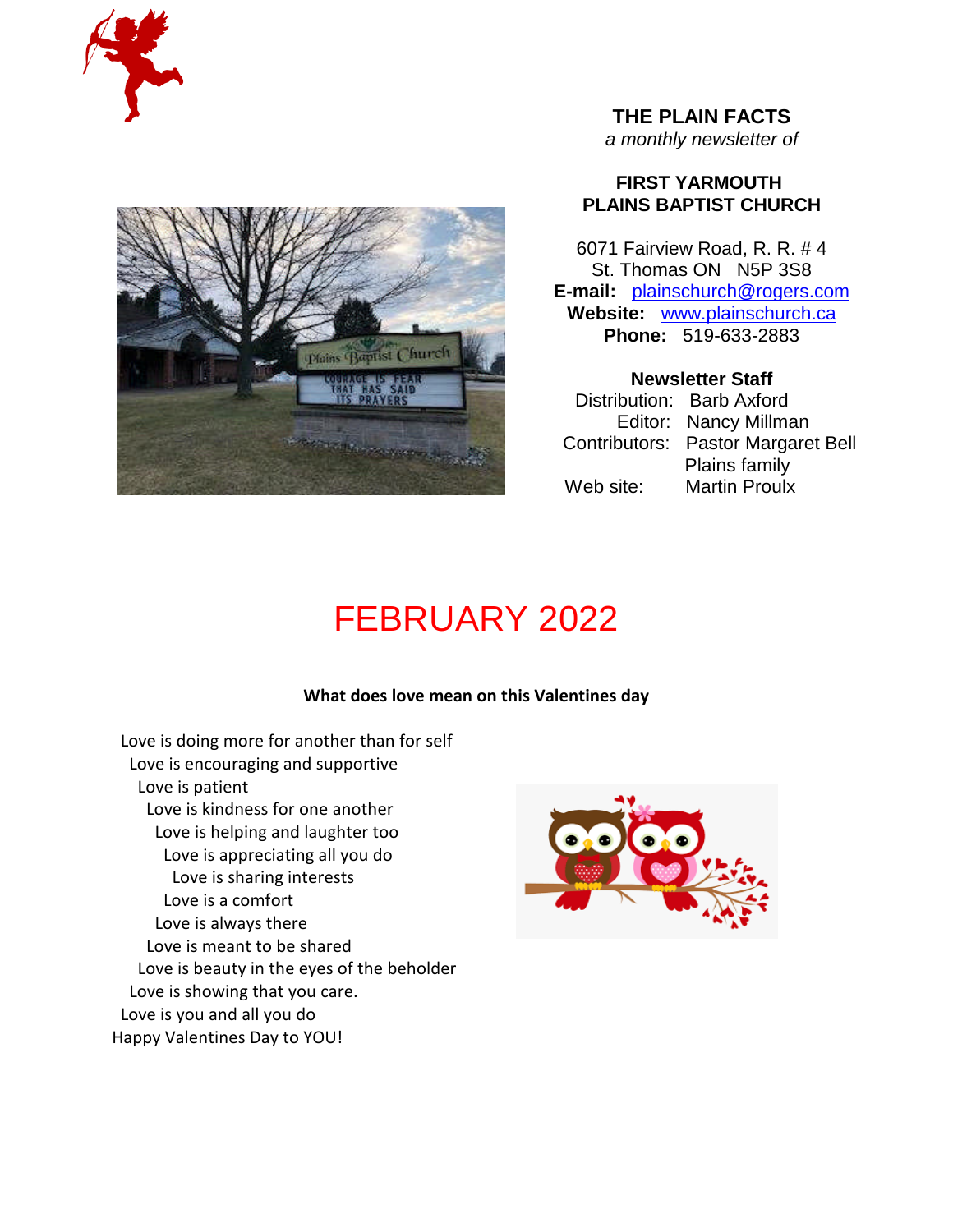

Jenny and family John & Sherri Doner Doug Sawyer Rev. Brian Sherry Jill & Gerry Coull **Ashley & Blake** Paula Welter Russell Elsie Walker's niece Sharon Axford Linda Hepburn Karl Crocker Toots Gillard **Tiffany & family** Harold and family Randy Greer Chantelle Purdy

**PRAYER CONCERNS**

*To protect the privacy concerns of our families, friends, neighbours and church family, it is requested that before names are submitted to the Pastor for prayer, or are put on the Plain Facts prayer list, permission be sought and granted from the individuals to be named, or from family members who have been given express permission to speak on their behalf.*

Cherie Doyon **Marlene Smith** Shirley Griffin **Don & Penny Sawyer** 

**Sunday Scripture Readings February 06-Epiphany 5 February 13-Epiphany 6 February 20-Epiphany 7** Luke 5: 1-11 **Jeremiah 17: 5-10** Psalm 37: 1-11, 39-40 Psalm 1 Luke 6: 27:38 Luke 6: 17-26

### **February 27-Transfiguration March 06**-**Lent 1**

Luke 9: 28-43 Luke 4: 1-13

Exodus 34: 29-35 Psalm 91: 1-2, 9-16 Psalm 99 Romans 10: 8b-13



Dear Margie and the Plains Family.

I would like to **thank you** all for the beautiful flower bouquet I did receive this week. I do miss my sister Anna very much.

We were very regular in contact with each other by phone or Skype. Your support as a family means a lot to me. **Thanks** again. The same of the set of the Brekelmans.

I would like to **thank** my Plains family for the attractive floral arrangement which I received for my 96<sup>th</sup> birthday. Also a **thank you** for the beautiful cards and the many phone calls.

Noreena Satchell

To my Plains family **thank you** for the lovely flowers that Barb sent to me, and for all of your prayers and good wishes and for Margie's visits. Shirley Griffin Shirley Griffin Shirley Griffin Shirley Griffin

Margie and my wonderful church family:

I have received a beautiful flower arrangement. The vase consisted of red tulips, yellow and mauve daisies, with white baby's breath. When I first looked at those flowers, I could see all the church family and the love you sent to me. **Thank you** for thinking of me and for all of your prayers. Love you all. Sharon Axford

My high-school English teacher was well known for being a fair, but hard, grader. One day I received a B minus on a theme paper. In hopes of bettering my grade and in the spirit of the Valentine season, I sent her an extravagant heart-shaped box of chocolates with the pre-printed inscription: "BE MINE." The following day, I received in return a Valentine from the teacher. It read: Thank you, but it's still BE MINE-US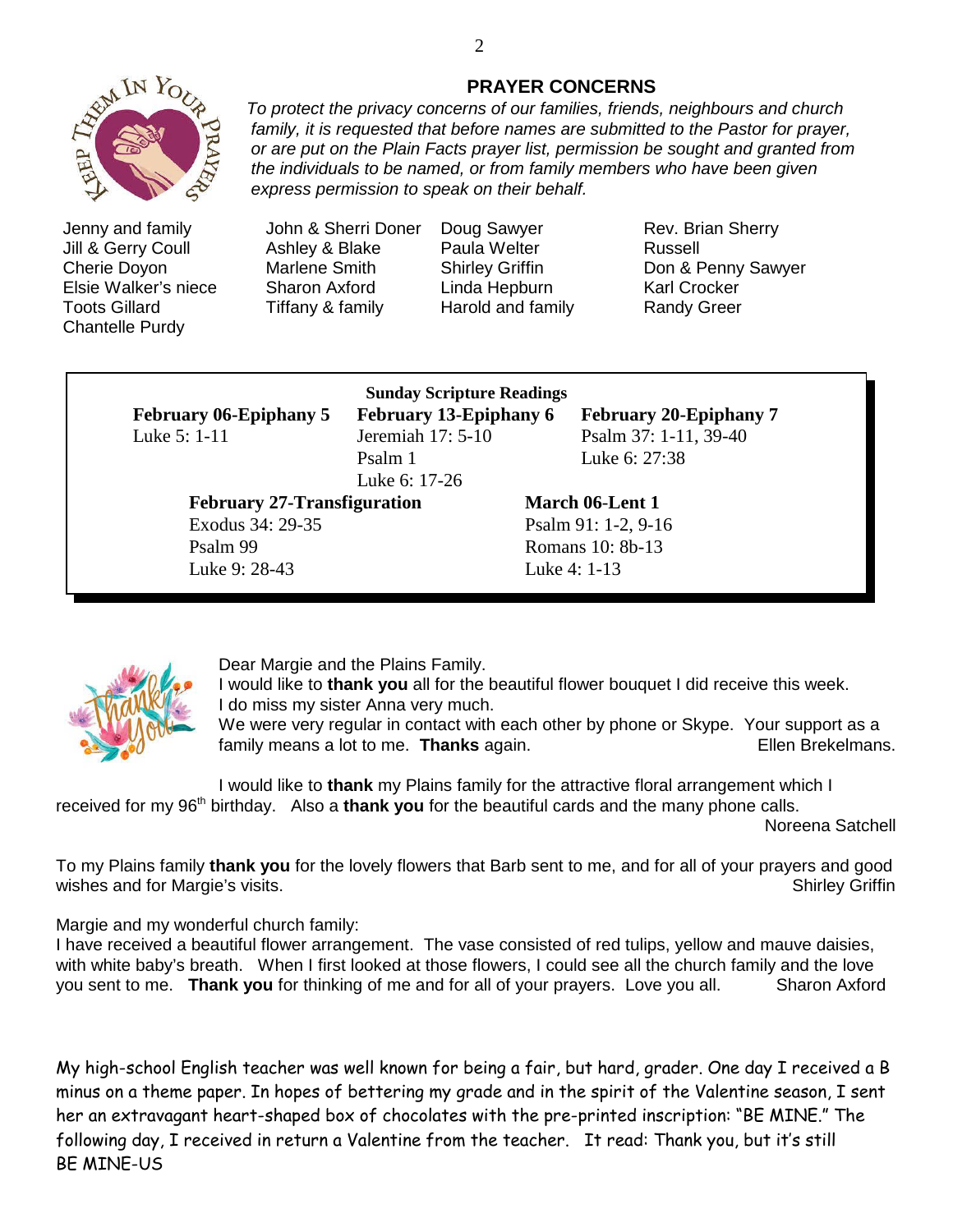#### **EVENTS FOR FEBRUARY**

Plains will re-open for Worship on Sunday, February 6, the first Communion Sunday held in 2022.

**Feb 06 Sun 10:00 A.M. Sunday Service -** Communion Sunday

- **Feb 13 Sun 10:00 A.M. Sunday Service** Dedication of Church Leaders 2022 Since we were closed on Caring Cupboard Sunday in January, please bring any non-perishable food items or monetary donations for the St. Thomas Elgin Food Bank.
- **Feb 20 Sun 10:00 A.M. Sunday Service**

#### **Feb 27 Sun 10:00 A.M. Sunday Service**

**Mar 04 Fri - The World Day of Prayer -** This event will not be held again this year. This year the service was written by the World Day of Prayer Committee of **England, Wales and Northern Ireland** and a video has been produced for viewing and distribution.

After February 1st, anyone can view the World Day of Prayer 2022 Service Video (55-minutes). Just go to www.wicc.org and click on "World Day of Prayer 2022 Service Video".

Theme: I Know the Plans I Have for You (based on Jeremiah 29:1-14)

Also, this same service video will be shown on many local cable TV channels – check your local cable network listings for Friday, March 4th.

The Ladies Aid will send a donation of \$250.00, and if you wish to make a personal donation, that would be to:

WOMEN'S INTER-CHURCH COUNCIL OF CANADA (WICC) at 47 Queen's Park Crescent East, Toronto, Ontario M5S 2C3



Women's Inter-Church Council of Canada Conseil œcuménique des chrétiennes du Canada

**Mar 06 Sun 10:00 A.M. Sunday Service** - Communion Sunday

#### **FEBRUARY BIRTHDAYS ANNIVERSARIES**

#### $4<sup>th</sup>$

- $4<sup>th</sup>$
- $5<sup>th</sup>$
- $7<sup>th</sup>$
- $8<sup>th</sup>$
- $9<sup>th</sup>$ William Chen-Martyn 25th Mary Crosby
- 
- 

Donna Crocker 17<sup>th</sup> Ross Woodhouse minister. Dallas MacPherson 23<sup>rd</sup> Bronwyn Ruddock Pat Kennedy 24<sup>th</sup> Dominic Kiesel 10<sup>th</sup> Laura Penner 25<sup>th</sup> Ava Sargeant 11<sup>th</sup> Janice Burgess 27<sup>th</sup> Nancy Millman

4th Margaret Bell came to Plains Shirley Dale  $14<sup>th</sup>$  Ken Wilson in 1990 to be the first full-time

Randy Greer 20<sup>th</sup> Brad Bastien 14<sup>th</sup> Ron and Lynda Prong (64)



My friend Mark and I work in a lawn-mower-parts warehouse. Somehow Mark got the idea that his wife did not want a card on Valentine's Day, but when he spoke to her on the phone he discovered she was expecting one. Not having time to buy a card on his way home, Mark was in a quandary. Then he looked at the lawn-mower trade magazines scattered around the office—and got an idea. Using scissors and glue, he created a card with pictures of mowers, next to which he wrote: 'I lawn for you mower and mower each day.' Mark's wife loved it. The card immediately graced their refrigerator door.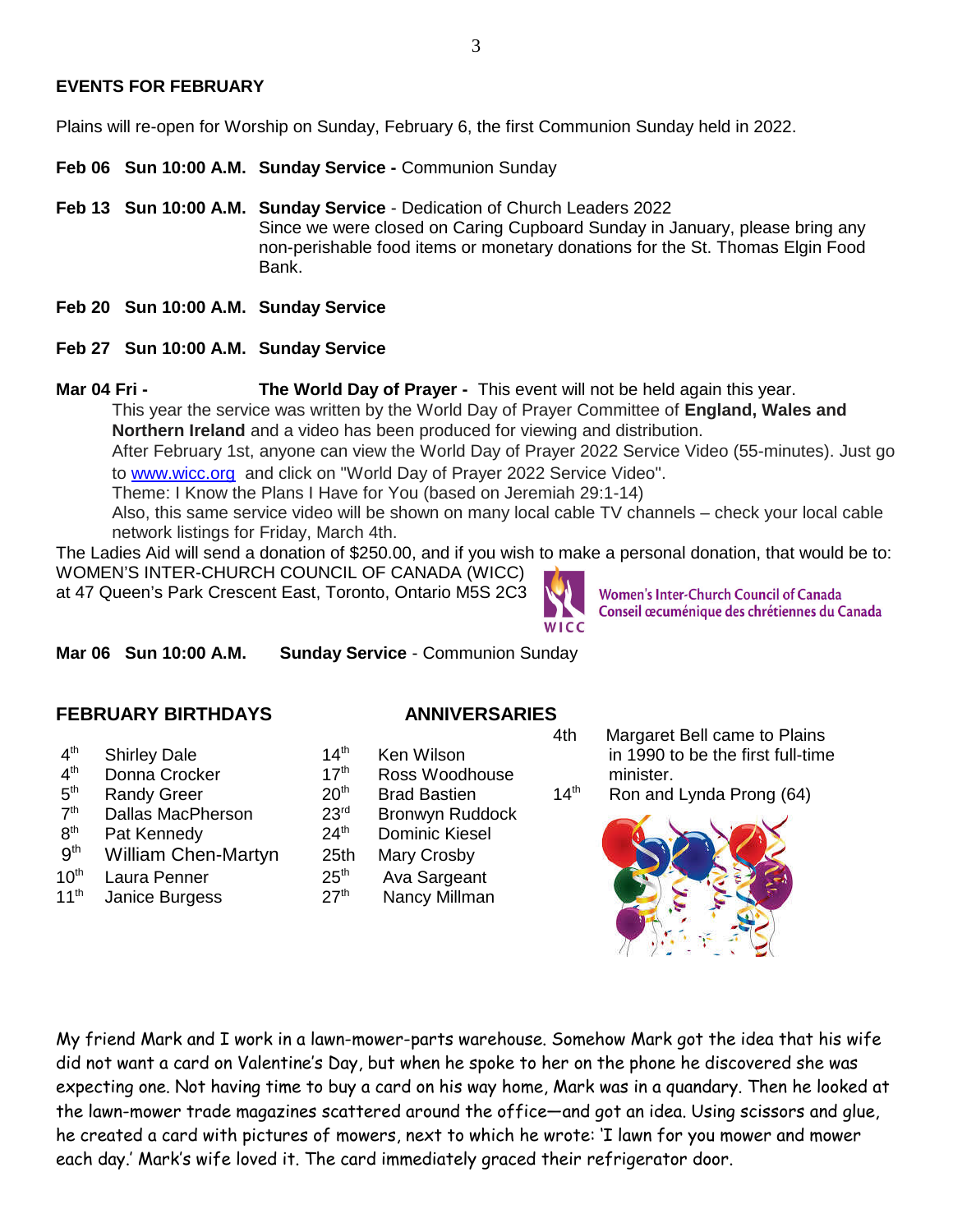There were 30 people present via Zoom.

The meeting was called to order by Clerk, Mary Crosby. Pastor Margaret Bell gave the devotional to open the meeting, which included reading the poem, "Such Love".



Wayne Dale was nominated as Chairperson, and the Agenda was approved, including the addition of a "New Project" being added to New Business.

A Notice of Motion by the Trustees in the minutes of the Fall meeting of October 24 was addressed, stating that the Trustees shall appoint a church member to act as secretary-treasurer and be responsible for the operation of the church cemetery. This was approved and the trustees will act upon this motion at their next Trustees Meeting.

Approval of a bonus of \$1,100.00 for Pastor Bell, to be paid into her R.R.S.P., was approved. All other reports were approved as printed, and Chairman Wayne Dale commended those working on committees and/or guiding this congregation through these difficult times.

Under New Business, the Deacons recommended that the Pastor, Chair of Deacons, Newsletter Editor, Chair of Trustees and Privacy Officer be designated as persons authorized to submit items or changes to the Church's Web site. This was approved.

The 2022 Operating Budget was approved, which included a 2% pay increase for Pastor Bell. It was noted that expenses in 2021 were lower again due to the covid protocols.

The New Project inserted under New Business turned out to be the letter of retirement from Pastor Margaret Bell, which had previously been submitted to the Deacons, and was read to those at this meeting today by Pastor Bell. Her retirement to take affect in three months, with her last day in the pulpit at Plains to be Sunday, May 8, 2022–Mother's Day. Louise Sargeant moved that we accept this letter with great regret, and with wishes for much happiness in the future for Pastor Bell. This was seconded and approved, not without a few tears!

It was agreed that a Search Committee should be struck immediately. It was pointed out by George Martyn, that we could not "replace" Margie because she is this church, she has made it what it is today with her leadership and her love, and it will be difficult to find a new preacher. According to the church's constitution, the Search Committee should consist of two Deacons and three members at large. The Deacons will meet in one week's time to appoint two of their members. The members at large appointed at this meeting are Dan Dale, Wayne Dale and Sherry Graham.

The next Congregational Meeting will be held on Sunday, May 15, 2022 at 1:00, hopefully at the church.

Wayne Dale closed the meeting with prayer.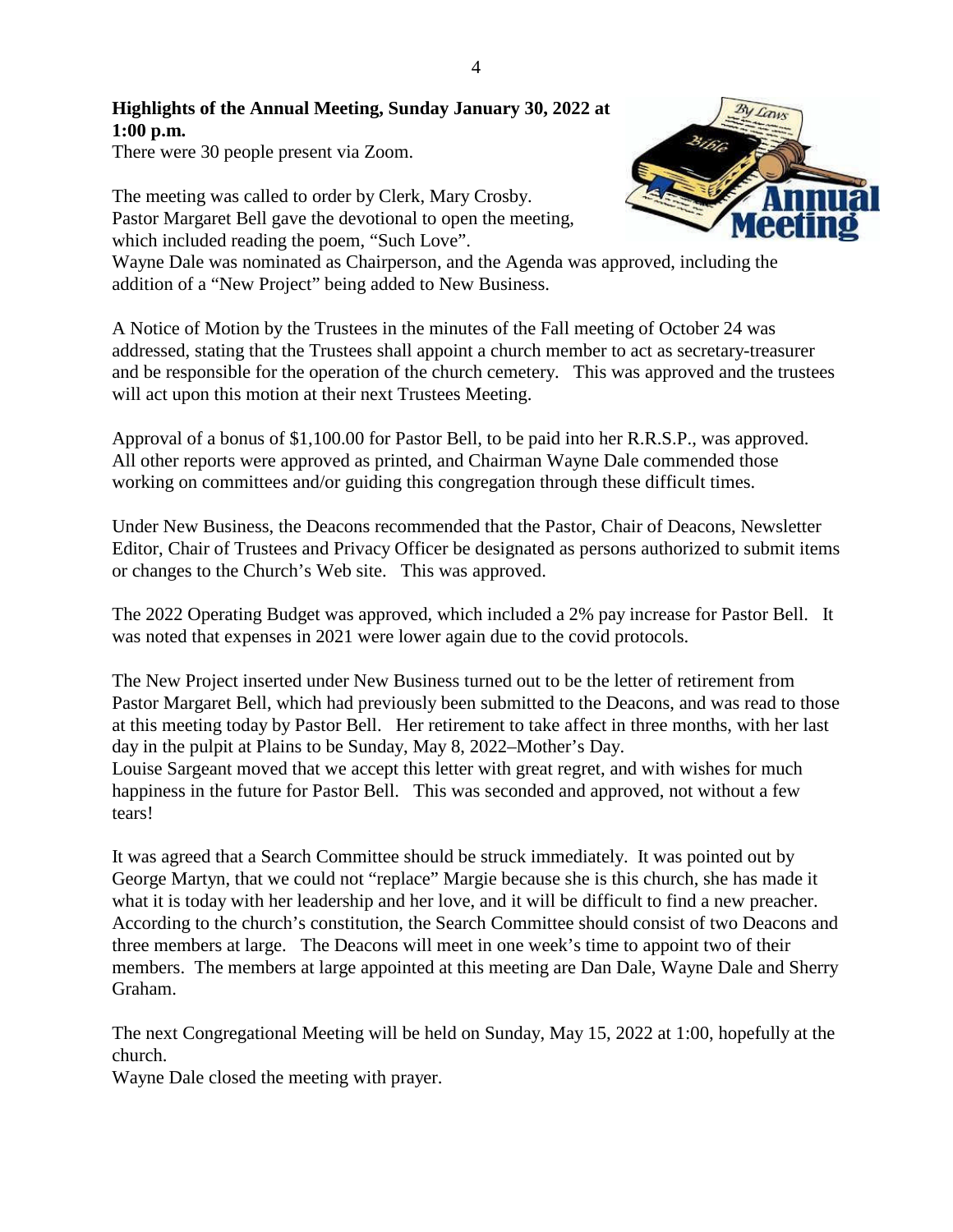**A YEAR LONG GOAL REALIZED THIS WEEK FOR LOCAL EMERGENCY SHELTER ,** ST. THOMAS, ON

After a full year of anticipation, planning and preparation, the Board of Directors of Inn Out of the Cold St. Thomas-Elgin, now operating as

**The INN**, is excited to announce the opening of 10 Princess Avenue. The new facility will be open 24 hours a day starting Wednesday January 26.

**The INN** has operated for nearly 12 years at Central United Church on Wellington Street. Most of that time they were open just during the winter months but in 2020, with the onset of COVID, they also opened a day site at 423 Talbot Street, in partnership with the City of St. Thomas and with the support of the provincial Social Service Relief Fund. Additionally, they were able to keep their overnight shelter open year-round during COVID with the support of Central United. It soon became obvious by the amount of people they were serving at both locations that a full time, 24/7 shelter was a dire need for those experiencing homelessness in St. Thomas. In January 2021, a building was purchased with a provincial grant and plans began to form to retrofit the space to meet the operational needs of an emergency shelter.

**The INN** is planning on creating a hub of services to meet the needs of the guests. Mental health and addictions support, health care, harm reduction services, practical help like identification replacement and assistance with housing and Ontario Works applications are some of the benefits that will come to those seeking help at **The INN**.

The INN continues to need community support. Volunteers are required to assist with the expanded meal program and donations of specific items of need, including financial support for ongoing operations are appreciated.

For further information contact:

Lori Fitzgerald, Executive Director 519-933-9895 **director@innelgin.ca www.innelgin.ca**

Hello everyone:

This is a long overdue update on my life in Cochrane. I lived with Em and Kevin for 3 months when I first arrived. They both worked full time so I did lots of walking and sightseeing. It was hard at first with so many changes until I found employment. I work mornings in a hotel and afternoons in a daycare. I really enjoy both jobs for different reasons. Employment led me to buying a condo on the outskirts of the city. It is peaceful, beautiful and quiet. Apparently last summer the area was shared with a bear

(can't wait to see him this summer). Every night when I'm leaving work I look forward to going home and just being there. It's a great feeling when everything starts to become familiar and normal. I am settled.!!!

Kevin and Emily are doing well. They started a logging business together. Kev drives the truck and 'Em does the books. We spend Sundays together. I approve of her choice, he is a good guy.

I hope everyone is staying healthy, happy and safe. I miss you all. I am planning a trip back in October so save my seat. I think of you and watch my video often. Lots of Love

Hazel Brekelmans





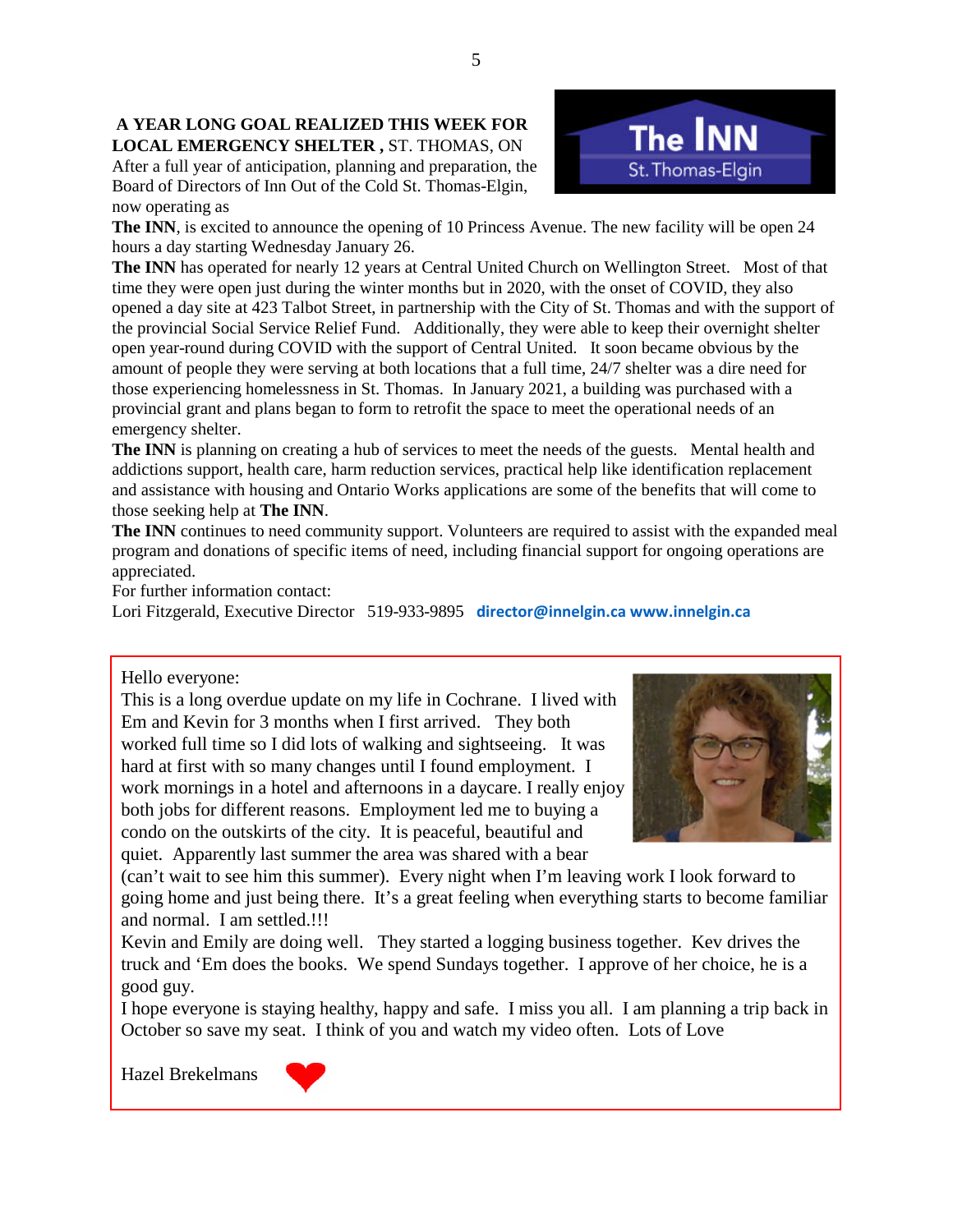#### **FIRST YARMOUTH (PLAINS) BAPTIST CHURCH Financial Statement as of 31 January, 2022**

|                               | <b>General Fund</b> | <b>Missions</b> | <b>Communion Fund Sunday School</b> |      | <b>Totals</b> |
|-------------------------------|---------------------|-----------------|-------------------------------------|------|---------------|
| <b>Income</b>                 | 5,497.32            | 148.67          | 142.00                              | 0.00 | 5,787.99      |
| <b>Expenses</b>               | 6,402.25            | 148.67          | 309.83                              | 0.00 | 6,860.75      |
| <b>Net Gain(Loss)</b>         | (-904.93)           | 0.00            | $(-167.83)$                         | 0.00 | $(-1,072.76)$ |
| Balance end cf 2021           | 54,039.93           | <u>0</u>        | 310.86                              | 0.00 | 54,350.79     |
| <b>Balance as at 01/31/22</b> | 53,135.00           | 0.00            | 143.03                              | 0.00 | 53,278.03     |

**1. The General Fund shows a net loss as of 31st of January, 2022 of (-\$904.93). Included in the January expenses was a bill for November 2021 snow plowing and salting of \$596.64. We are awaiting a bill for December 2021 snow plowing and salting.** 

**2. Missions income as at the 31st of January, 2022 totalled 148.67. That amount has been forwarded to CBOQ and CBM. This amount is made up as follows: CBOQ - General Budget - \$125.00; CBM General Budget - \$13.67, and Sharing Way - \$10.00.**

- **3. The Communion fund had a net loss as of 31st of January, 2022 of (-167.83.) There was a balance in the Communion fund from 2021, leaving us a balance of \$143.03 in that fund.**
- **5. The Future Projects Fund had income of \$50.00 from a memorial donation in memory of the late Margaret Helmer, with no expenses in 2022.**

**Once again, I would like to personally thank the wonderful people of Plains who continue to make sure their donations arrive at my home office, either by mail, drop off, PAR, or etransfer, and/or on the plate at the church. I look forward to seeing all of you on February 6th when we can safely return to church services at Plains! Respectfully submitted,**

**Shirley E. Dale Treasurer**

#### **In honour of Heart and Stroke Month - 5 Tips for Healthy Living**

**Move your body**: Physical activity lowers your chances of developing heart disease and other conditions. Aim for 30 minutes a day. Walking is an excellent place to start.



**Reduce stress**: Exercise, meditation and unplugging from technology are just some of the ways you can reduce stress in your life.

**Cook meals at home**: Take out may be convenient, but these meals are overloaded with sodium and fats. Cooking at home is the easiest way to ensure you're putting healthy fuel in your body. Add lots of heart-healthy, leafy greens, omega-3s and healthy nuts such as almonds and walnuts.

Get enough sleep: Your body needs time to rest, restore and rejuvenate. Not getting enough Zs puts you at higher risk of developing cardiovascular disease, the World Health Organization reports.

**Be proactive**: Prevention is your best defence against heart disease. Talk to your doctor about your concerns and don't ignore warning signs or gut feelings that something might be wrong.

A healthy heart is a happy heart. Why not embrace a healthier lifestyle this month, and every month. Your heart–and your health–will thank you for it.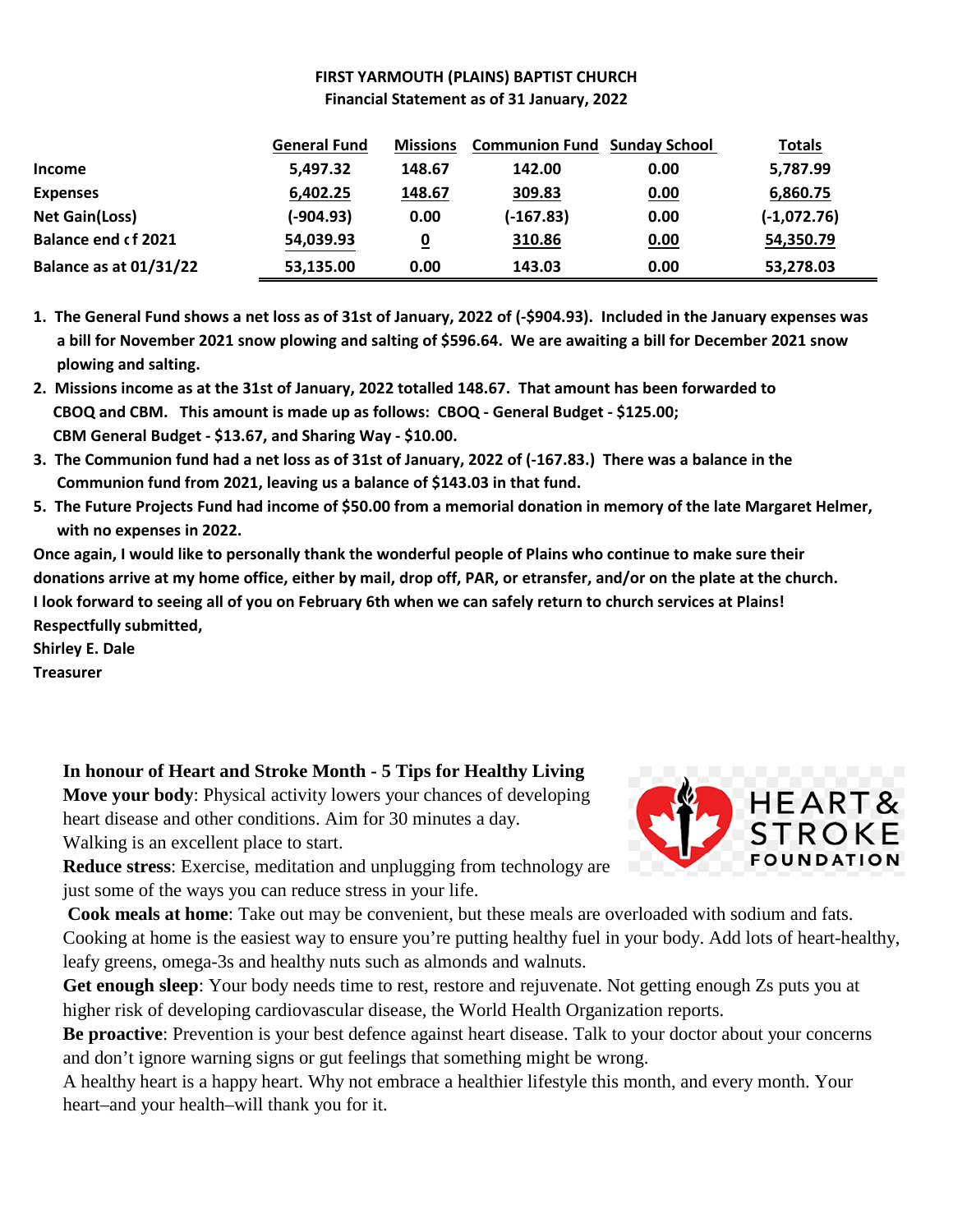**Letter of Retirement, submitted to the Annual Meeting, January 30, 2022**

**To the Deacons & Members of First Yarmouth Plains Baptist Church:**

**With a heart overflowing with gratitude for 32 years of ministry as your Pastor, I am serving three months notice of my retirement from full-time pastoral ministry and the pastorate of Plains Baptist Church.**

**It is my intention, after a period of adjustment to retirement, to participate as a lay member of the congregation. This outcome will, in part, be contingent upon the sensibilities of a new pastor and upon the agreement of the congregation.**

**It is my sincere hope and prayer for this church that a new leader will be found who will bring new insights, fresh energy and a joyous faith to help the church meet the challenges and opportunities of faithfully doing Christ's ministry in a post-Covid world.**

**It is also my fervent hope and prayer that the next Pastor will come to love and appreciate this special church family as much as I have…. and do… and always will. As one of the hymns that we love to sing together affirms:**

> *Grace alone which God supplies; strength unknown he will provide. Christ in us, our cornerstone, We will go forth in grace alone. (W&R 436)*

#### **Pastor's Page**

**As I was wandering around the house, pondering how I would approach this note to you, I happened upon a page of stickers. The stickers depict PEANUTS characters. One sticker contained two catchwords closely associated with Charlie Brown: "GOOD GRIEF!" In Charlie Brown's case "Good Grief" described his luck or should I say, LACK of it. However, when "Good Grief" is used in the context of mental health, it is not a negative nor an oxymoron. It is the hopeful description of how grief helps us to face, and process pain or loss and move forward to a place of acceptance and healing.**

**My hope for the church family is that we will share some good grieving moments in the coming days. Hopefully, gratitude will be the pervasive attitude as the past is celebrated and adjustments are made to embrace the future with faith and joy. We do have SO much for which to be thankful! From our first day: February 4, 1990, the Plains pastor and people have been a 'good fit'! We serve God together in peace and harmony, sharing our tears, fears and laughter. During a pandemic, the church has done meaningful, loving ministry in this community and among our fellowship, in Jesus' name. Thirty-two years of loving teamwork is awesome! Thanks be to God!**

**My choice to retire at this time was not easily or quickly made. It was made with the consultation of others, including the counsel and prayerful support of the Deacons committee. I've been paying attention to the inner voice which has been whispering to me for some time that the time was nearing for Plains to explore new leadership.**